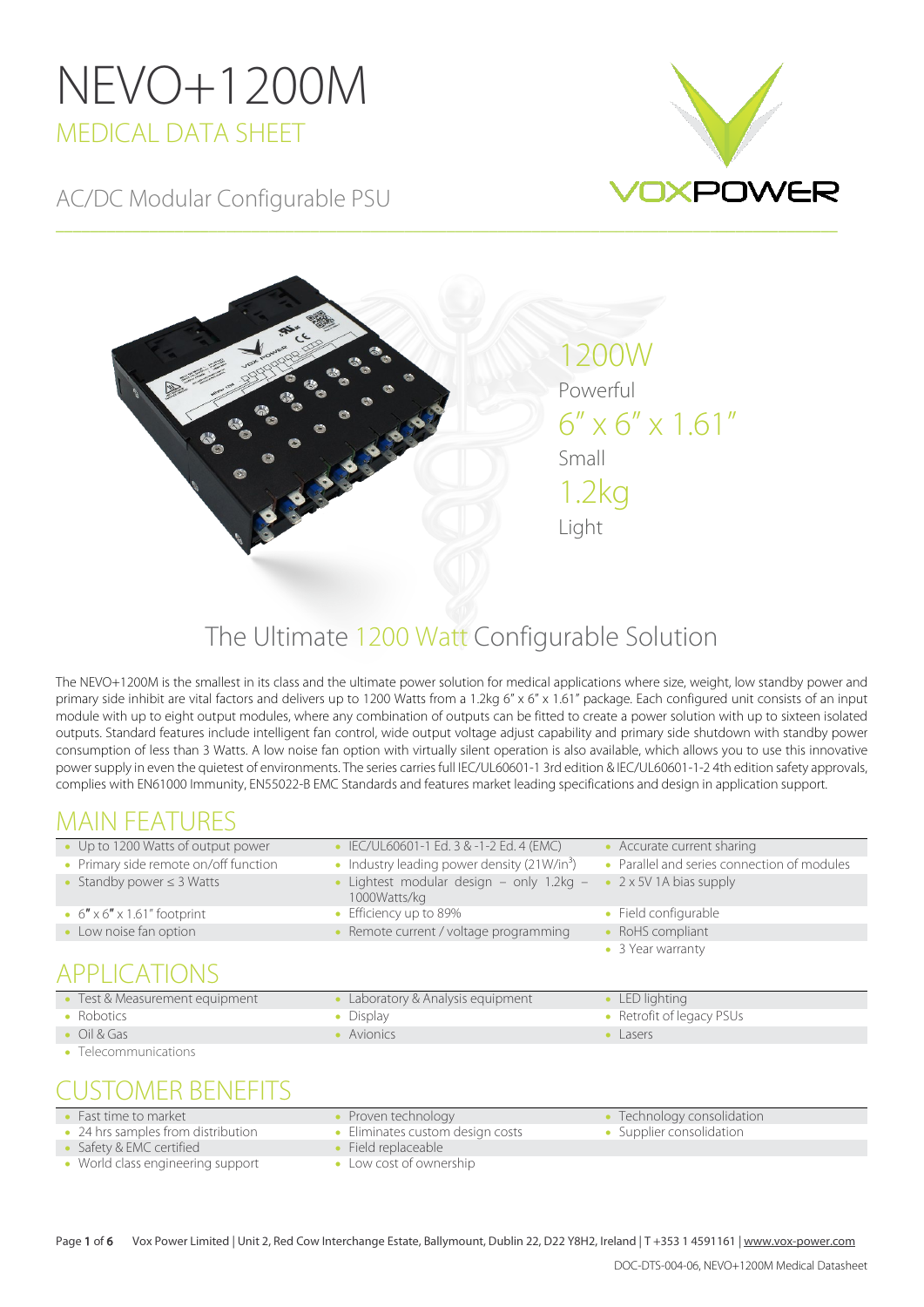### SPECIFICATIONS

| <b>INPUT MODULE SPECIFICATIONS</b> |                                                                                           |     |                |            |                          |  |  |  |  |  |
|------------------------------------|-------------------------------------------------------------------------------------------|-----|----------------|------------|--------------------------|--|--|--|--|--|
| Parameter                          | <b>Details</b>                                                                            | Min | <b>Typical</b> | <b>Max</b> | Units                    |  |  |  |  |  |
| <b>AC Input Voltage</b>            | Nominal range is 100V <sub>RMS</sub> to 240V <sub>RMS</sub>                               | 85  |                | 264        | V <sub>RMS</sub>         |  |  |  |  |  |
| <b>AC Input Frequency</b>          | Contact factory for 400Hz operation.                                                      | 47  | 50/60          | 63         | Hz                       |  |  |  |  |  |
| DC Input Voltage                   | Not covered by safety approvals. Contact Vox Power.                                       | 120 |                | 370        | $V_{DC}$                 |  |  |  |  |  |
| <b>Output Power Rating</b>         | De-rate linearly from 1200Watts at 120V <sub>RMS</sub> to 850Watts at 85VRMS              |     |                | 1200       | <b>Watts</b>             |  |  |  |  |  |
| Input Current                      | 1200 Watts output at 120 V <sub>RMS</sub> input                                           |     |                | 12         | Amps                     |  |  |  |  |  |
| <b>Input Current Limit</b>         | Maintains power factor                                                                    |     | 14             |            | Amps                     |  |  |  |  |  |
| Inrush Current                     | 265V <sub>RMS</sub> , 25°C (cold start)                                                   |     |                | 40         | Amps                     |  |  |  |  |  |
| Fusing                             | Live line fused (5x20 Fast acting)                                                        |     |                | 12.5       | Amps                     |  |  |  |  |  |
| Efficiency                         | See graphs                                                                                |     | 86             | 89         | $\%$                     |  |  |  |  |  |
| No load Power consumption          | All outputs fitted and disabled/enabled                                                   |     | 32/46          |            | <b>Watts</b>             |  |  |  |  |  |
| <b>Standby Power</b>               | Latched off state, 120Vrms                                                                |     | 2.5            |            | Watts                    |  |  |  |  |  |
| <b>Power Factor</b>                |                                                                                           |     | 0.96           | 0.99       |                          |  |  |  |  |  |
| Holdup                             | 1200 Watts output at 120 V <sub>RMS</sub> input                                           | 17  | 20             | 21         | mS                       |  |  |  |  |  |
| <b>UVP</b>                         | Turn on under voltage protection                                                          | 78  |                | 84         | V <sub>RMS</sub>         |  |  |  |  |  |
| Over temperature                   | Internally monitored.                                                                     | 115 |                | 125        | $\overline{\mathcal{C}}$ |  |  |  |  |  |
| Reliability <sup>(1)</sup>         | Input module                                                                              |     |                | 1.62       | <b>FPMH</b>              |  |  |  |  |  |
|                                    | Fan (2 Fans per unit)                                                                     |     |                | 2.7        | <b>FPMH</b>              |  |  |  |  |  |
| Warranty                           | Standard terms and conditions apply<br>3                                                  |     |                |            |                          |  |  |  |  |  |
| <b>Size</b>                        | 154.5 (L) x 152.4 (W) x 41.0 (H). See diagram for tolerance details<br>mm                 |     |                |            |                          |  |  |  |  |  |
| Weight                             | 720 + 60 per output module<br>Grams                                                       |     |                |            |                          |  |  |  |  |  |
| Note 1.                            | 30°C base & ambient, 100% load, SR332 Issue 2 Method I, Case 3, Ground, Fixed, Controlled |     |                |            |                          |  |  |  |  |  |

| <b>GLOBAL SIGNALS SPECIFICATIONS</b> |                                                                                             |          |         |                |                |  |  |  |  |
|--------------------------------------|---------------------------------------------------------------------------------------------|----------|---------|----------------|----------------|--|--|--|--|
| Parameter                            | <b>Details</b>                                                                              | Min      | Typical | Max            | <b>Units</b>   |  |  |  |  |
| <b>Bias Voltage</b>                  | Two isolated Bias Outputs available                                                         | 4.8      |         | 5.2            | Volts          |  |  |  |  |
| <b>Bias Current</b>                  | Hiccup type current limit                                                                   | $\Omega$ |         |                | Amps           |  |  |  |  |
| AC OK Voltage                        | Low output level/High output level                                                          | 0/3.5    | 0.2/4.5 | 1/5.2          | Volts          |  |  |  |  |
| <b>AC OK Current</b>                 |                                                                                             | $-10$    |         | 20             | m <sub>A</sub> |  |  |  |  |
| Power Good Voltage                   | PNP open collector with internal 10k $\Omega$ pull down. Low output level/High output level | 0/8      | 0/10    | 0/15           | Volts          |  |  |  |  |
| Power Good Current                   | Open collector output. Current source only. All Slots.                                      |          |         | 20             | m <sub>A</sub> |  |  |  |  |
| Global Inhibit Voltage               | Low input level/High input level.                                                           | 0/3      |         | 1/15           | Volts          |  |  |  |  |
| <b>Global Inhibit Current</b>        | 5k input impedance.                                                                         | 0.6      |         | $\overline{3}$ | m <sub>A</sub> |  |  |  |  |
| Inhibit Voltage                      | Low input level/High input level. All slots.                                                | 0/2.5    |         | 1/15           | Volts          |  |  |  |  |
| <b>Inhibit Current</b>               | 10k input impedance. All slots.                                                             | 0.25     |         | 1.5            | m <sub>A</sub> |  |  |  |  |
| Primary Bias voltage                 | Medically Isolated                                                                          | 4.8      |         | 5.2            | Volts          |  |  |  |  |
| <b>Primary Bias current</b>          | Hiccup type current limit                                                                   |          |         | 0.5            | Amps           |  |  |  |  |
| Primary Remote On/Off                | Negative Edge Triggered, Refer to User Manual                                               |          | 5       |                | Volts          |  |  |  |  |

| <b>OUTPUT MODULE SPECIFICATION SUMMARY</b> |                                                                                                |            |       |         |             |                       |        |       |       |                     |       |                 |      |      |       |          |                     |         |
|--------------------------------------------|------------------------------------------------------------------------------------------------|------------|-------|---------|-------------|-----------------------|--------|-------|-------|---------------------|-------|-----------------|------|------|-------|----------|---------------------|---------|
| <b>MODEL</b>                               |                                                                                                |            |       |         |             | <b>Output Voltage</b> |        |       |       | Output              | Rated | Peak            | Load | Line | Cross | Ripple & | FPMH <sup>(1)</sup> | Feature |
|                                            | Min.                                                                                           | Nom.       | Max.  | Current | Power       | Power                 | Reg.   | Reg.  | Reg.  | <b>Noise</b>        |       | Set $(2)$       |      |      |       |          |                     |         |
| OP <sub>1</sub>                            | .5V                                                                                            | 5V         | 7.5V  | 25A     | 125W        | 187.5W                | ±50mV  | ±5mV  | ±10mV | 50mV <sub>PP</sub>  | 0.5   | <b>ABCDEFG</b>  |      |      |       |          |                     |         |
| OP <sub>2</sub>                            | 4.5V                                                                                           | 12V        | 15V   | 15A     | <b>150W</b> | 225W                  | ±100mV | ±12mV | ±24mV | 120mV <sub>PP</sub> | 0.5   | <b>ABCDEFG</b>  |      |      |       |          |                     |         |
| OP <sub>3</sub>                            | 9V                                                                                             | <b>24V</b> | 30V   | 7.5A    | 150W        | 225W                  | ±150mV | ±24mV | ±48mV | $240mV_{PP}$        | 0.5   | <b>ABCDEFG</b>  |      |      |       |          |                     |         |
| OP <sub>4</sub>                            | <b>18V</b>                                                                                     | <b>48V</b> | 58V   | 3.75A   | <b>150W</b> | 217.5W                | ±300mV | ±48mV | ±96mV | $480mV_{PP}$        | 0.5   | <b>ABCDEFG</b>  |      |      |       |          |                     |         |
| OP <sub>5</sub>                            | 3.3V                                                                                           | 12V        | 15V   | 5A      | 2x 75W      | 2x75W                 | ±50mV  | ±12mV | ±24mV | $240mV_{PP}$        | 0.75  | AFG             |      |      |       |          |                     |         |
| OP <sub>8</sub>                            | 23.2V                                                                                          | <b>24V</b> | 24.7V | 3.125A  | 2x 75W      | 2x 75W                | ±100mV | ±24mV | ±48mV | $480mV_{PP}$        | 0.75  | AFG             |      |      |       |          |                     |         |
| OPA <sub>2</sub>                           | 4.5V                                                                                           | 12V        | 15V   | 25A     | 300W        | 375W                  | ±100mV | ±12mV | ±24mV | 120mV <sub>PP</sub> | 0.5   | <b>ABCDEFGH</b> |      |      |       |          |                     |         |
| OPA3                                       | 9V                                                                                             | <b>24V</b> | 30V   | 15A     | 300W        | 450W                  | ±150mV | ±24mV | ±48mV | 240mV <sub>PP</sub> | 0.5   | <b>ABCDEFGH</b> |      |      |       |          |                     |         |
| Note 1.                                    | Output module, 30°C base, 100% load, SR332 issue 2 Method I, Case 3, Ground, Fixed, Controlled |            |       |         |             |                       |        |       |       |                     |       |                 |      |      |       |          |                     |         |

Note 2. A = Remote Sense, B = External Voltage control, C = External constant current control, D = Current output signal, E = Current share, F =Over Voltage protection, G = Over temperature protection, H = Dual Slot module

| <b>SAFETY SPECIFICATIONS</b>                                                                                                                                                    |                                                                                |        |                 |  |  |  |  |  |  |
|---------------------------------------------------------------------------------------------------------------------------------------------------------------------------------|--------------------------------------------------------------------------------|--------|-----------------|--|--|--|--|--|--|
| Parameter                                                                                                                                                                       | <b>Details</b>                                                                 | Max    | Units           |  |  |  |  |  |  |
|                                                                                                                                                                                 | Input to Output (2 MOPP). Do not perform test on assembled unit <sup>(1)</sup> | 4000   | $V_{AC}$        |  |  |  |  |  |  |
| <b>Isolation Voltages</b>                                                                                                                                                       | Input to Chassis (1 MOPP)                                                      | 1500   | $V_{AC}$        |  |  |  |  |  |  |
|                                                                                                                                                                                 | Global signals (J2) to Output/Chassis                                          | 250    | $V_{\text{DC}}$ |  |  |  |  |  |  |
|                                                                                                                                                                                 | Output to Output/Chassis (Standard modules)                                    | 250    | $V_{DC}$        |  |  |  |  |  |  |
| <b>Earth Leakage Current</b>                                                                                                                                                    | Normal condition, 264Vac, 63Hz, 25°C                                           | 300    | $U$ A           |  |  |  |  |  |  |
| <b>Touch Leakage Current</b>                                                                                                                                                    | Standard modules NC/SFC                                                        | 20/200 | uA              |  |  |  |  |  |  |
| <b>Patient Leakage Current</b>                                                                                                                                                  | Standard modules 264Vac, 63Hz, 25°C NC/SFC <sup>(2)</sup>                      | -----  | <b>uA</b>       |  |  |  |  |  |  |
| Note 1. Testing an assembled unit to 4000V <sub>AC</sub> may cause damage. Please refer to application note (APN-002) on Vox Power website or contact Vox Power representative. |                                                                                |        |                 |  |  |  |  |  |  |
| Note 2. Not Applicable                                                                                                                                                          |                                                                                |        |                 |  |  |  |  |  |  |

| <b>INSTALLATION SPECIFICATIONS</b>                         |                        |                            |                        |  |  |  |  |  |  |  |  |
|------------------------------------------------------------|------------------------|----------------------------|------------------------|--|--|--|--|--|--|--|--|
| <b>Details</b><br><b>Details</b><br>Parameter<br>Parameter |                        |                            |                        |  |  |  |  |  |  |  |  |
| Equipment class                                            |                        | Flammability Rating        | $94V-2$                |  |  |  |  |  |  |  |  |
| Overvoltage category                                       |                        | Ingress protection rating  | IP10                   |  |  |  |  |  |  |  |  |
| Material Group                                             | IIIb (indoor use only) | ROHS compliance            | 2011/65/EU             |  |  |  |  |  |  |  |  |
| Pollution degree                                           |                        | Intended usage environment | <b>Home Healthcare</b> |  |  |  |  |  |  |  |  |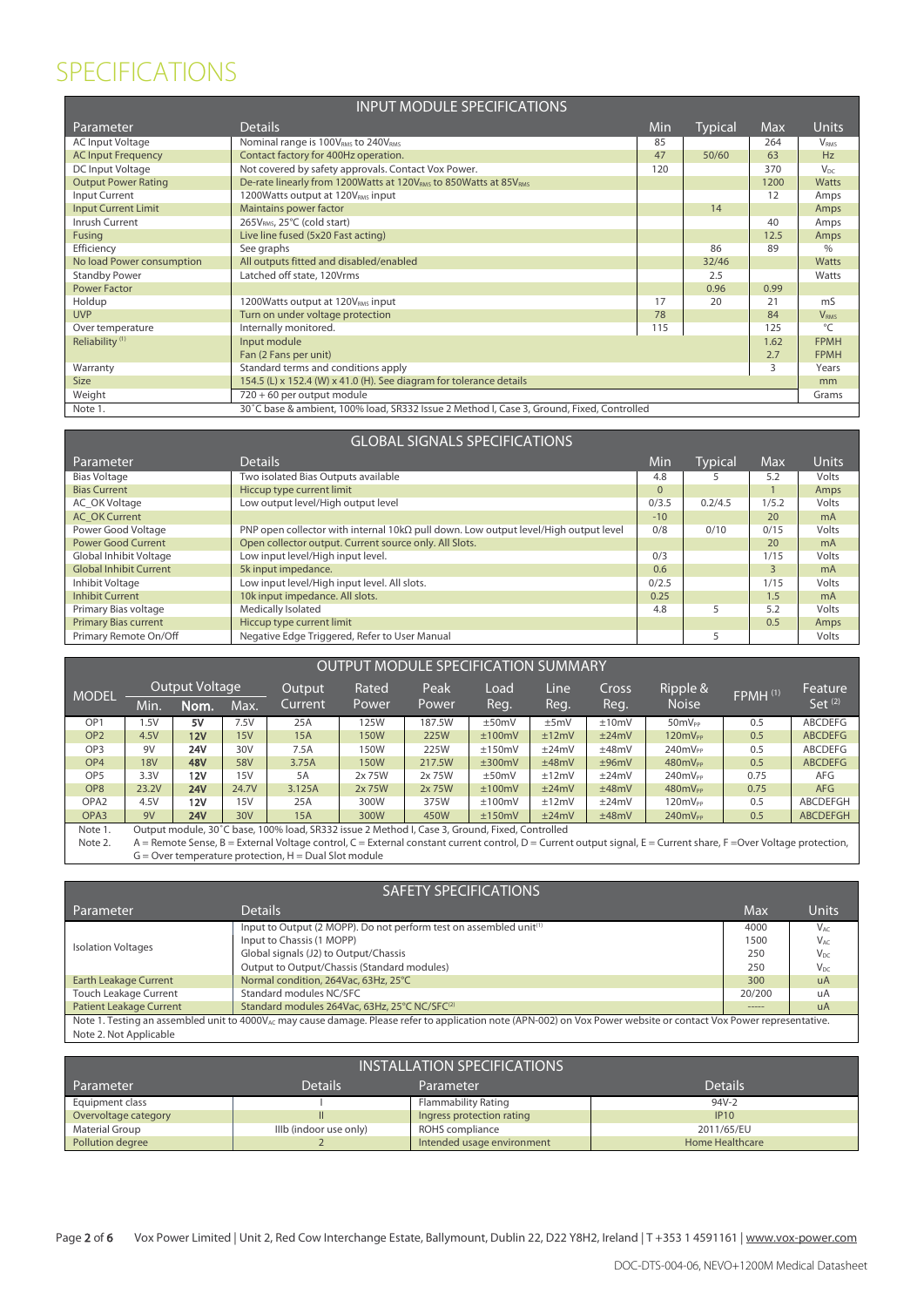| <b>ENVIRONMENTAL SPECIFICATIONS</b>                                                      |                                                                  |                                                                                                         |                                                                                                                                                                                         |                                                                                                                                     |                     |                                          |        |              |               |  |  |
|------------------------------------------------------------------------------------------|------------------------------------------------------------------|---------------------------------------------------------------------------------------------------------|-----------------------------------------------------------------------------------------------------------------------------------------------------------------------------------------|-------------------------------------------------------------------------------------------------------------------------------------|---------------------|------------------------------------------|--------|--------------|---------------|--|--|
|                                                                                          |                                                                  |                                                                                                         |                                                                                                                                                                                         |                                                                                                                                     |                     | Non-Operational                          |        | Operational  |               |  |  |
| Parameter                                                                                | <b>Details</b>                                                   |                                                                                                         |                                                                                                                                                                                         | Min                                                                                                                                 | Max                 | Min                                      | Max    | <b>Units</b> |               |  |  |
| Air Temperature                                                                          | Operational limits subject to appropriate de-ratings             |                                                                                                         |                                                                                                                                                                                         |                                                                                                                                     | $-40$               | $+85$                                    | $-20$  | 70           | $^{\circ}$ C  |  |  |
| <b>Humidity</b>                                                                          | Relative, non-condensing                                         |                                                                                                         |                                                                                                                                                                                         |                                                                                                                                     | 5                   | 95                                       | 5      | 95           | $\frac{0}{6}$ |  |  |
| Altitude                                                                                 |                                                                  |                                                                                                         |                                                                                                                                                                                         |                                                                                                                                     | $-200$              | 5000                                     | $-200$ | 3000         | m             |  |  |
| <b>Air Pressure</b>                                                                      |                                                                  |                                                                                                         |                                                                                                                                                                                         |                                                                                                                                     | 52                  | 106                                      | 69     | 106          | kPa           |  |  |
| Noise Level                                                                              | Variable. Measured 1m from fan intake.                           |                                                                                                         |                                                                                                                                                                                         |                                                                                                                                     |                     | ÷.                                       | 42     | 61           | dBA           |  |  |
| <b>Shock</b>                                                                             | 3000 bumps at 10G (16ms) half sine wave                          |                                                                                                         |                                                                                                                                                                                         |                                                                                                                                     |                     |                                          |        |              |               |  |  |
| Vibration                                                                                |                                                                  |                                                                                                         | 1.5G 10 to 200Hz sine wave, 20G for 15min in 3 axes random vibration                                                                                                                    |                                                                                                                                     |                     |                                          |        |              |               |  |  |
|                                                                                          |                                                                  |                                                                                                         | ELECTROMAGNETIC COMPLIANCE - EMISSIONS                                                                                                                                                  |                                                                                                                                     |                     |                                          |        |              |               |  |  |
| Phenomenon                                                                               |                                                                  |                                                                                                         | <b>Basic EMC Standard</b>                                                                                                                                                               |                                                                                                                                     |                     | <b>Test Details</b>                      |        |              |               |  |  |
| Radiated emissions, electric field                                                       |                                                                  |                                                                                                         | EN55011/22, FCC                                                                                                                                                                         |                                                                                                                                     |                     | Class A compliant (See note for Class B) |        |              |               |  |  |
| <b>Conducted emissions</b>                                                               |                                                                  |                                                                                                         | EN55011/22, FCC part 15, CISPR 22/11                                                                                                                                                    |                                                                                                                                     |                     | <b>Class B compliant</b>                 |        |              |               |  |  |
| <b>Harmonic Distortion</b>                                                               |                                                                  |                                                                                                         | IEC61000-3-2                                                                                                                                                                            |                                                                                                                                     |                     | Compliant                                |        |              |               |  |  |
| <b>Flicker &amp; Fluctuation</b>                                                         |                                                                  |                                                                                                         | IEC61000-3-3                                                                                                                                                                            |                                                                                                                                     |                     | Compliant                                |        |              |               |  |  |
|                                                                                          |                                                                  |                                                                                                         | Note: To meet Class B radiated emissions the end user should add ferrites to I/P and O/P cables. Consult Vox Power for details.                                                         |                                                                                                                                     |                     |                                          |        |              |               |  |  |
|                                                                                          |                                                                  |                                                                                                         | ELECTROMAGNETIC COMPLIANCE - IMMUNITY                                                                                                                                                   |                                                                                                                                     |                     |                                          |        |              |               |  |  |
| Phenomenon                                                                               |                                                                  |                                                                                                         | <b>Basic EMC Standard</b>                                                                                                                                                               |                                                                                                                                     | <b>Test Details</b> |                                          |        |              |               |  |  |
| IEC61000-4-2<br>Electrostatic discharge                                                  |                                                                  |                                                                                                         |                                                                                                                                                                                         |                                                                                                                                     |                     | Test level 4: 15kV air, 8kV contact      |        |              |               |  |  |
| <b>Radiated RF EM fields</b><br>IEC61000-4-3                                             |                                                                  |                                                                                                         |                                                                                                                                                                                         | Test Level 3: (10V/m, 80MHz-2.7GHz) sine wave AM 80% 1kHz                                                                           |                     |                                          |        |              |               |  |  |
| equipment                                                                                | Proximity fields from RF wireless communications                 |                                                                                                         | IEC61000-4-3                                                                                                                                                                            | Test levels as per IEC60601-1-2:2014 Table 9                                                                                        |                     |                                          |        |              |               |  |  |
| <b>Electrical Fast Transients/bursts</b>                                                 |                                                                  |                                                                                                         | IEC61000-4-4                                                                                                                                                                            | Test Level 3: (2kV Power, 1kV I/O) 5kHz(ed3) & 100kHz(ed4)                                                                          |                     |                                          |        |              |               |  |  |
| Surges                                                                                   |                                                                  |                                                                                                         | IEC61000-4-5                                                                                                                                                                            |                                                                                                                                     |                     |                                          |        |              |               |  |  |
|                                                                                          | Conducted disturbances induced by RF fields                      |                                                                                                         | IEC61000-4-6                                                                                                                                                                            | Test Level 3: 1kV L-N, 2kV L-E<br>Test Level 3: 10V, 0.15 to 80Mhz sine wave AM 80% 1kHz                                            |                     |                                          |        |              |               |  |  |
| Power Frequency Magnetic Fields                                                          |                                                                  |                                                                                                         | IEC61000-4-8                                                                                                                                                                            | Test level 4: 30A/m 50Hz                                                                                                            |                     |                                          |        |              |               |  |  |
| <b>Voltage Dips</b>                                                                      |                                                                  |                                                                                                         | IEC61000-4-11& SEMI-F47-0706 <sup>(2)</sup>                                                                                                                                             |                                                                                                                                     |                     |                                          |        |              |               |  |  |
|                                                                                          |                                                                  |                                                                                                         |                                                                                                                                                                                         | 0% 10ms, 0% 20ms, 80% 1s, 80% 10s, 90% continuous (Criterion A)<br>70% 0.5s, 40% 0.2s (Criterion A at 240V and Criterion B at 100V) |                     |                                          |        |              |               |  |  |
| Voltage interruptions                                                                    |                                                                  |                                                                                                         | IEC61000-4-11                                                                                                                                                                           | 0% 250/300 cycle as per IEC60601-1-2:2014 (Criterion B)                                                                             |                     |                                          |        |              |               |  |  |
| Notes:<br>1.                                                                             | Criterion A = No degradation of performance or loss of function. |                                                                                                         | Criterion B = Temporary degradation of performance or loss of function is allowed, provided the function is self-recoverable.                                                           |                                                                                                                                     |                     |                                          |        |              |               |  |  |
| 2.                                                                                       |                                                                  |                                                                                                         | Criterion C = Temporary loss of function is allowed but requires operator intervention to recover.<br>Tested at nominal range (100V to 240V). Line deratings applied where appropriate. |                                                                                                                                     |                     |                                          |        |              |               |  |  |
|                                                                                          |                                                                  |                                                                                                         | <b>AGENCY APPROVALS</b>                                                                                                                                                                 |                                                                                                                                     |                     |                                          |        |              |               |  |  |
| <b>Details</b><br>Standard                                                               |                                                                  |                                                                                                         |                                                                                                                                                                                         |                                                                                                                                     |                     |                                          |        | File         |               |  |  |
|                                                                                          | IEC 60601-1:2005 + CORR1 2006 + CORR2: 2007                      | Medical electrical equipment Part 1: General requirements for basic safety and essential                |                                                                                                                                                                                         |                                                                                                                                     |                     |                                          |        |              |               |  |  |
| $+ A1:2012$                                                                              |                                                                  | performance                                                                                             |                                                                                                                                                                                         | UL: E316486                                                                                                                         |                     |                                          |        |              |               |  |  |
| A12:2014                                                                                 | $EN60601-1:2006 + A11:2011 + A1:2013 +$                          | Medical electrical equipment Part 1: General requirements for basic safety and essential<br>performance |                                                                                                                                                                                         |                                                                                                                                     |                     |                                          |        |              |               |  |  |
|                                                                                          |                                                                  |                                                                                                         | Medical Electrical Equipment Part 1: General Requirements for Basic Safety and Essential                                                                                                |                                                                                                                                     |                     |                                          |        |              |               |  |  |
| CAN/CSA-C22.2 No. 60601-1 (2008)                                                         |                                                                  | Performance                                                                                             |                                                                                                                                                                                         |                                                                                                                                     |                     |                                          |        |              |               |  |  |
| Medical Electrical Equipment Part 1: General Requirements for Basic Safety and Essential |                                                                  |                                                                                                         |                                                                                                                                                                                         |                                                                                                                                     |                     |                                          |        |              |               |  |  |









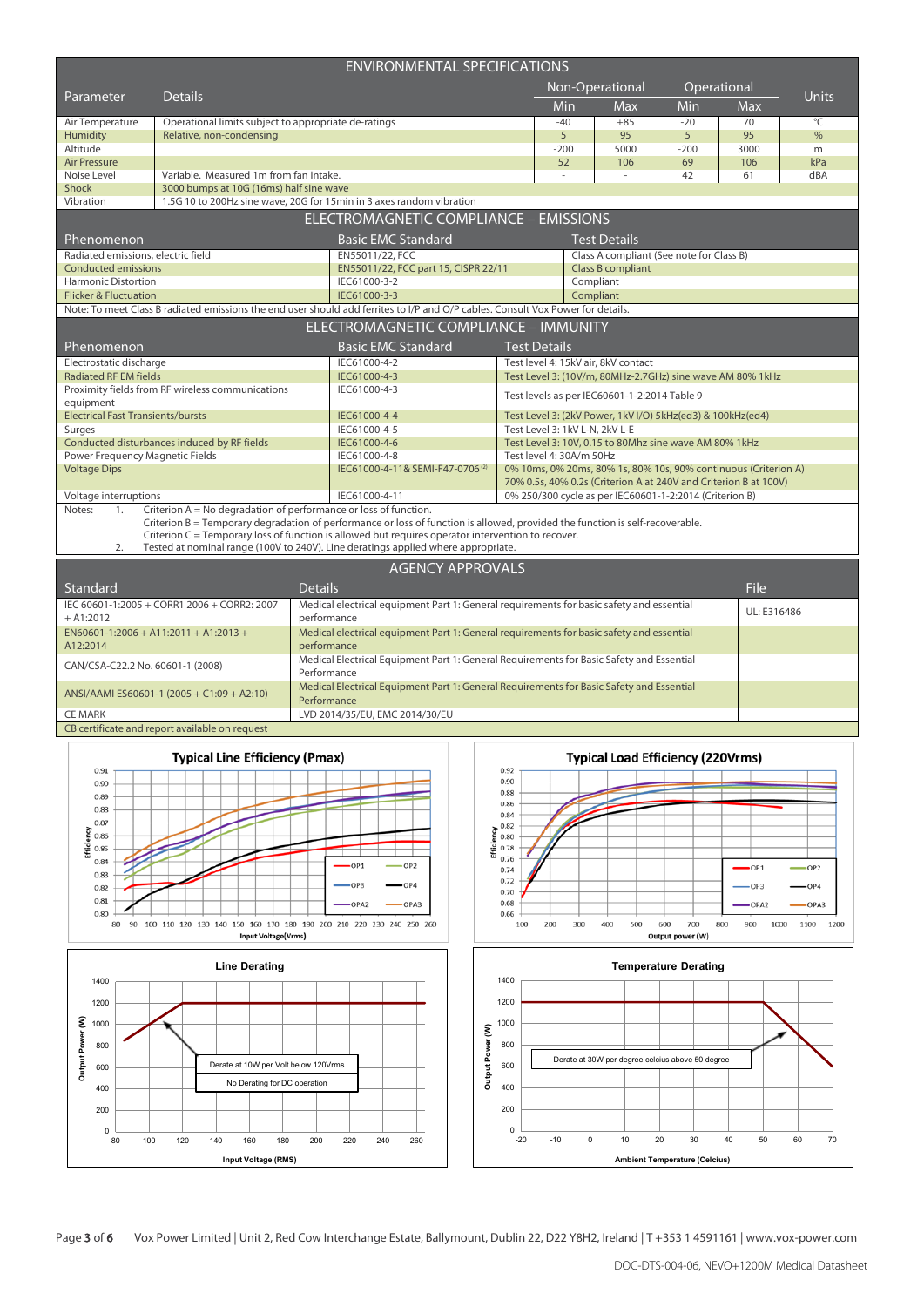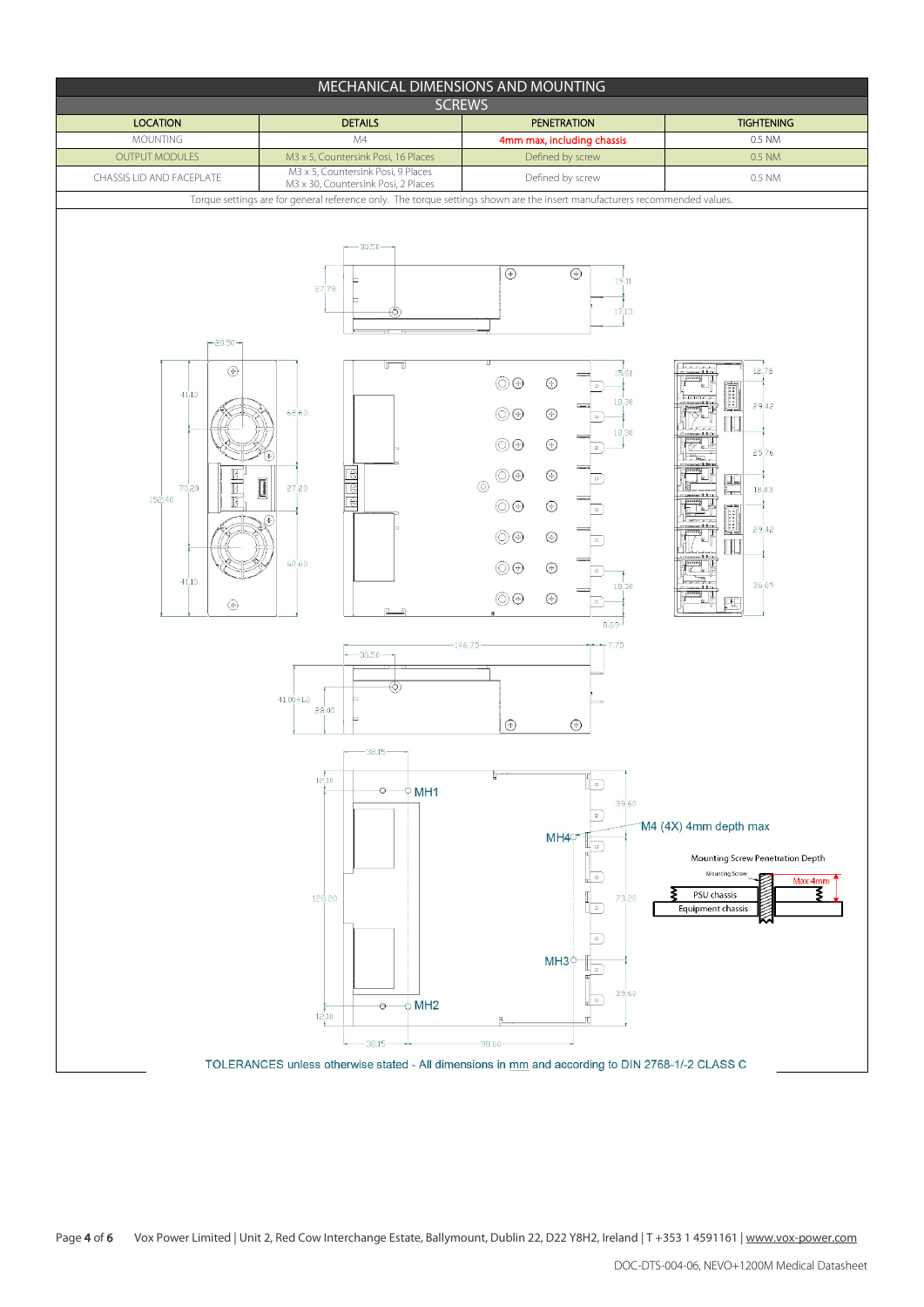### **CONNECTORS**

| <b>PINOUTS</b>            |                       |                |  |  |  |  |  |  |  |  |
|---------------------------|-----------------------|----------------|--|--|--|--|--|--|--|--|
| J <sub>1</sub>            |                       |                |  |  |  |  |  |  |  |  |
| Circuit                   | <b>Details</b>        |                |  |  |  |  |  |  |  |  |
| 1                         | Live                  |                |  |  |  |  |  |  |  |  |
| $\overline{2}$            | Earth                 |                |  |  |  |  |  |  |  |  |
| $\overline{3}$            | Neutral               |                |  |  |  |  |  |  |  |  |
| J2a/b                     |                       |                |  |  |  |  |  |  |  |  |
| Circuit<br><b>Details</b> |                       |                |  |  |  |  |  |  |  |  |
| 1                         | Power Good            | Slot           |  |  |  |  |  |  |  |  |
| $\overline{2}$            | Inhibit               | A and E        |  |  |  |  |  |  |  |  |
| $\overline{3}$            | <b>Power Good</b>     | Slot           |  |  |  |  |  |  |  |  |
| $\overline{4}$            | <b>Inhibit</b>        | <b>B</b> and F |  |  |  |  |  |  |  |  |
| 5                         | Power Good            | Slot           |  |  |  |  |  |  |  |  |
| 6                         | Inhibit               | $C$ and $G$    |  |  |  |  |  |  |  |  |
| $\overline{7}$            | Power Good            | Slot           |  |  |  |  |  |  |  |  |
| 8                         | Inhibit               | D and H        |  |  |  |  |  |  |  |  |
| 9                         | <b>Global Inhibit</b> |                |  |  |  |  |  |  |  |  |
| 10                        | <b>AC OK</b>          |                |  |  |  |  |  |  |  |  |
| 11                        | +5V 1A Bias Supply    |                |  |  |  |  |  |  |  |  |
| 12                        | <b>COM</b>            |                |  |  |  |  |  |  |  |  |
|                           | J <sub>6</sub>        |                |  |  |  |  |  |  |  |  |
| 1                         | Common                |                |  |  |  |  |  |  |  |  |
| $\overline{2}$            | +5V 500mA Bias        |                |  |  |  |  |  |  |  |  |
| $\overline{3}$            | <b>Shut Down</b>      |                |  |  |  |  |  |  |  |  |
| 4                         | Reserved              |                |  |  |  |  |  |  |  |  |
| 5                         | Reserved              |                |  |  |  |  |  |  |  |  |
| 6                         | Reserved              |                |  |  |  |  |  |  |  |  |



| REF.         | <b>DETAILS</b>                                                                                                                                              | <b>MANUFACTURER</b> | <b>HOUSING</b> | <b>TFRMINAL</b> |  |  |  |  |  |  |  |  |
|--------------|-------------------------------------------------------------------------------------------------------------------------------------------------------------|---------------------|----------------|-----------------|--|--|--|--|--|--|--|--|
|              | MAINS INPUT: 3 Pin, Barrier, 6-32 Steel Screws, 0.8 NM or 7IN LB Torque<br>Cable 14-18AWG, 300V, 16A, 105°C, use appropriately rated fork or ring terminal. | <b>MOLEX</b>        |                |                 |  |  |  |  |  |  |  |  |
| J2a/b        | GLOBAL SIGNALS: 12 Pin, 2mm, without Friction Lock, 24-30 AWG                                                                                               | <b>MOLEX</b>        | 511101251      | 503948051       |  |  |  |  |  |  |  |  |
| J6           | INPUT BIAS: OUTPUT SIGNALS: 6 Pin, 1.25mm, with Friction lock, 28-32 AWG                                                                                    | <b>MOLEX</b>        | 510210600      | 500588000       |  |  |  |  |  |  |  |  |
| <b>Notes</b> | Direct equivalents may be used for any connector parts.                                                                                                     |                     |                |                 |  |  |  |  |  |  |  |  |

1. Direct equivalents may be used for any connector parts. 2. All cables must be rated 105°C min, equivalent to UL1015

### SINGLE OUTPUT MODULE CONNECTORS



1. Terminal and wire current rating must exceed maximum short circuit output current. Eg. Output 1 = 25A\*1.25 = 31.25Amps

2. Direct equivalents may be used for any connector parts 3. All cables must be rated 105°C min, equivalent to UL1015